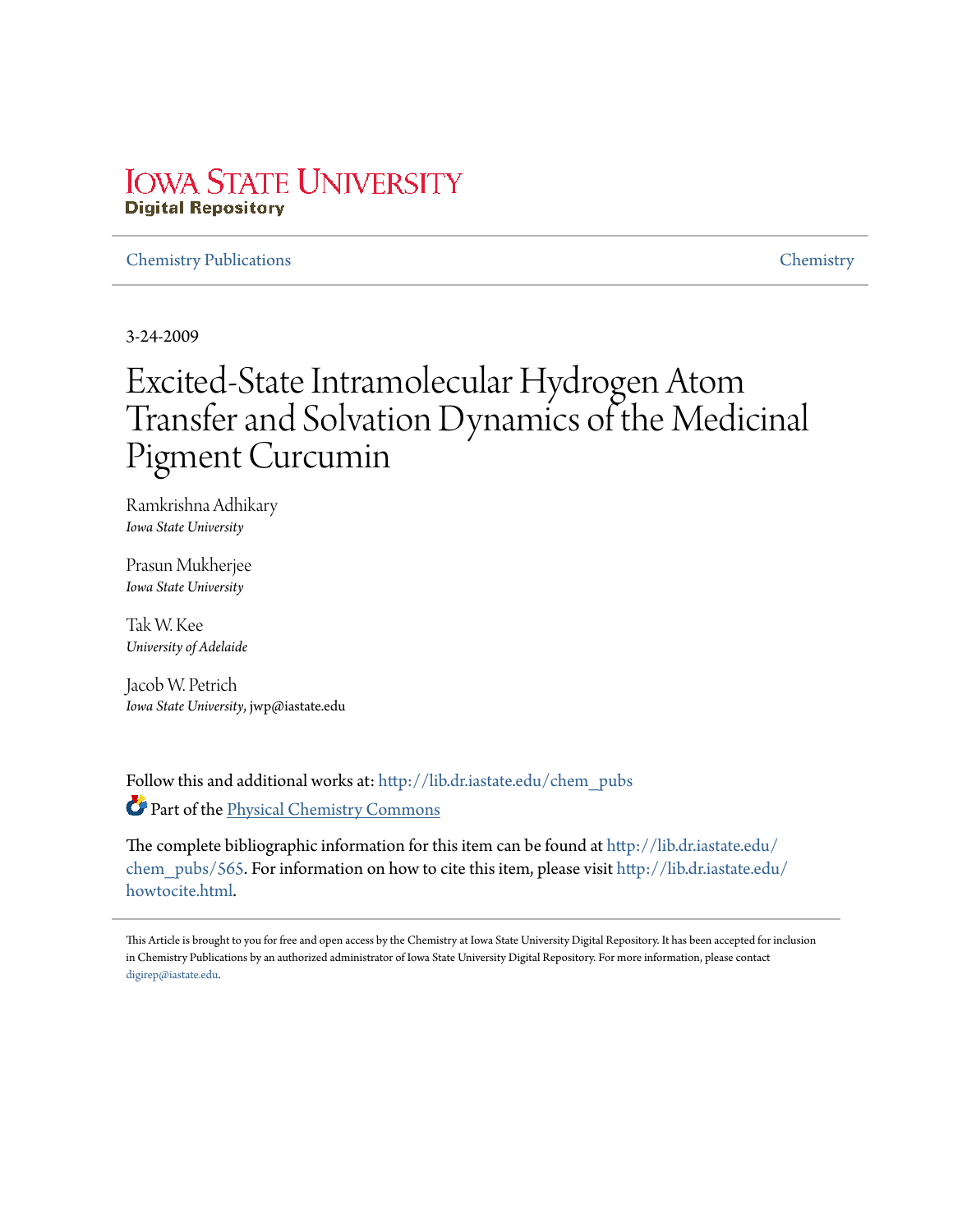## Excited-State Intramolecular Hydrogen Atom Transfer and Solvation Dynamics of the Medicinal Pigment Curcumin

## **Abstract**

The potential use of the naturally occurring yellow-orange pigment curcumin as a photodynamic therapy agent is one of the most exciting applications of this medicinal compound. Although subnanosecond spectroscopy has been used to investigate the photophysical processes of curcumin, the time resolution is insufficient to detect important and faster photoinduced processes, including solvation and excited-state intramolecular hydrogen atom transfer (ESIHT). In this study, the excited-state photophysics of curcumin is studied by means of ultrafast fluorescence upconversion spectroscopy. The results show two decay components in the excited-state kinetics with time scales of 12−20 ps and ∼100 ps in methanol and ethylene glycol. The resulting prominent isotope effect in the long component upon deuteration indicates that curcumin undergoes ESIHT in these solvents. The short component (12−20 ps) is insensitive to deuteration, and multiwavelength fluorescence upconversion results show that this decay component is due to solvation of excited-state curcumin.

## **Keywords**

Atomic spectroscopy, deuterium, ethylene, ethylene glycol, fluorescence, free radical reactions, hydrogen, methanol, photodynamic therapy, solvation, curcumin, decay components, deuteration, excited-state, fluorescence upconversion, intramolecular hydrogens, isotope effects, photophysics

## **Disciplines**

Chemistry | Physical Chemistry

### **Comments**

Reprinted (adapted) with permission from *Journal of Physical Chemistry B* 113 (2009): 5255, doi: 10.1021/ jp901234z. Copyright 2009 American Chemical Society.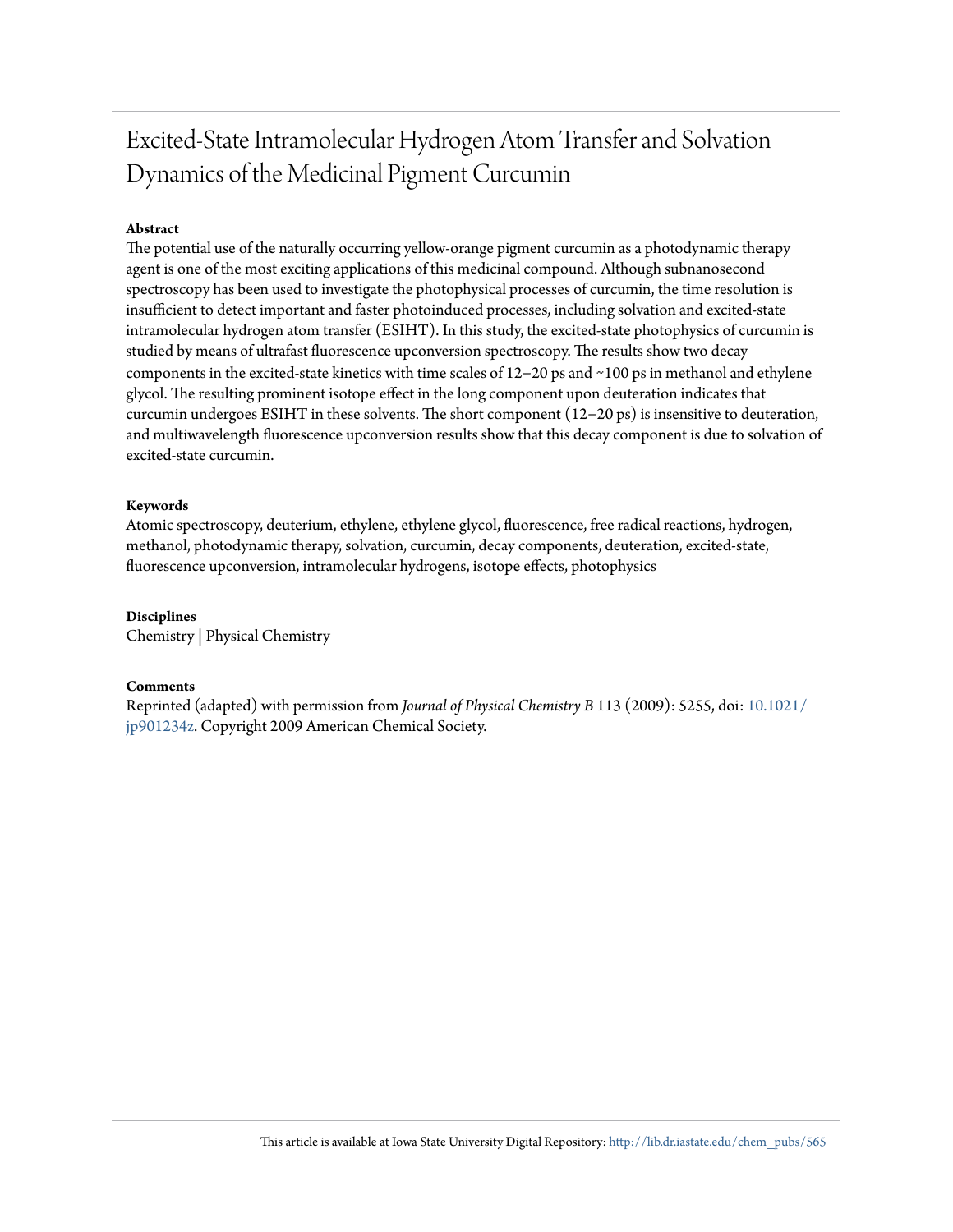## **Excited-State Intramolecular Hydrogen Atom Transfer and Solvation Dynamics of the Medicinal Pigment Curcumin**

## **Ramkrishna Adhikary,† Prasun Mukherjee,† Tak W. Kee,\*,‡ and Jacob W. Petrich\*,†**

*Department of Chemistry, Iowa State Uni*V*ersity, Ames, Iowa 50011-3111, and School of Chemistry and Physics, Uni*V*ersity of Adelaide, Adelaide, South Australia, 5005, Australia*

*Recei*V*ed: No*V*ember 21, 2008*

The potential use of the naturally occurring yellow-orange pigment curcumin as a photodynamic therapy agent is one of the most exciting applications of this medicinal compound. Although subnanosecond spectroscopy has been used to investigate the photophysical processes of curcumin, the time resolution is insufficient to detect important and faster photoinduced processes, including solvation and excited-state intramolecular hydrogen atom transfer (ESIHT). In this study, the excited-state photophysics of curcumin is studied by means of ultrafast fluorescence upconversion spectroscopy. The results show two decay components in the excited-state kinetics with time scales of 12-20 ps and ∼100 ps in methanol and ethylene glycol. The resulting prominent isotope effect in the long component upon deuteration indicates that curcumin undergoes ESIHT in these solvents. The short component  $(12-20 \text{ ps})$  is insensitive to deuteration, and multiwavelength fluorescence upconversion results show that this decay component is due to solvation of excited-state curcumin.

#### **Introduction**

Curcumin, 1,7-bis(4-hydroxy-3-methoxyphenyl)-1,6-heptadiene-3,5-dione, is a naturally occurring yellow-orange pigment derived from the rhizomes of *Curcuma longa* (turmeric). It has been traditionally used as a spice and food coloring in Indian cooking and medicine.<sup>1</sup> Currently, it is the subject of a large number of investigations in the fields of biology, medicine, and pharmacology owing to its profound effects on human health. Curcumin exhibits a variety of biological and photochemical properties, including antioxidant, anti-inflammatory, and anticancer activity. $2^{-6}$  Recently, it was also established that curcumin has the ability to prevent protein aggregation in debilitating diseases such as Alzheimer's and Parkinson's.7,8 Curcumin has two tautomeric forms, namely  $\beta$ -diketone and keto-enol. It has been shown that curcumin exists predominantly as a keto-enol tautomer in a number of solvents with various polarities using results from NMR spectroscopy.<sup>9</sup> It follows that strong intramolecular hydrogen bonding is present in the keto-enol tautomer of curcumin, of which the chemical structure is shown in Figure 1, providing a favorable interaction for stabilization of this tautomeric form.

Recent research shows that curcumin has great potential to be an effective photodynamic agent. $10-17$  In particular, studies have demonstrated the use of curcumin to treat melanoma,  $18-24$ and the photodynamic action is greatly enhanced in the presence of light for destruction of tumor cells.<sup>15-17</sup> It has been shown that stable photoproducts are not responsible for the medicinal effects of curcumin.<sup>10</sup> Photolytically produced active oxygen species such as singlet oxygen, hydroxyl radical, superoxide, or hydrogen peroxide are mainly suggested for its activity.10,11,25-<sup>29</sup> In addition, Jovanovich et al. demonstrated that H-atom transfer is a preferred antioxidant mechanism of curcumin by laser flash photolysis and pulse radiolysis.<sup>30</sup> Currently, there are significant



Figure 1. Structure of the keto-enol form of curcumin.

interests in developing a detailed level of understanding in the photophysics and photochemistry of curcumin in order to further exploit its medicinal effects.

Several studies have focused on using time-resolved fluorescence spectroscopy to investigate the excited-state photophysics of curcumin in organic solvents on the subnanosecond time scale, aiming to provide fundamental understanding to elucidate the medicinal properties of curcumin.<sup>12,31-34</sup> In all cases, these studies focused on excited-state intramolecular hydrogen atom transfer (ESIHT) of curcumin because this phenomenon has been associated with the medicinal properties of other pigment molecules, including hypericin and hypocrellin. $35-39$  Two of these studies agree that the fluorescence lifetime of curcumin in methanol has a dominant component with a time constant of roughly 130 ps.<sup>31,34</sup> This decay component, however, was assigned to different molecular processes, i.e., solvation<sup>34</sup> and  $ESIHT$ , <sup>31</sup> in the two studies. Here, we perform ultrafast fluorescence upconversion studies to address this issue in the literature. Using a time resolution of 300 fs and deuterated curcumin, we show unambiguously that ESIHT occurs with a time scale of approximately 100 ps. Furthermore, the similarity between the time scale of ESIHT and the measured fluorescence lifetime indicates that ESIHT is a major photophysical process in the deactivation of the excited state.

Owing to femtosecond time resolution of ultrafast fluorescence upconversion, a short-lived fluorescence decay component with a time scale of  $12 \pm 2$  ps was also detected at 520 nm for curcumin in methanol, in addition to the ESIHT component. In ethylene glycol, the short-lived component has a time constant of  $20 \pm 3$  ps. This fast decay component was previously

<sup>\*</sup> To whom correspondence should be addressed. E-mail: tak.kee@ adelaide.edu.au (T.W.K.); jwp@iastate.edu (J.W.P.).

<sup>†</sup> Iowa State University.

<sup>‡</sup> University of Adelaide.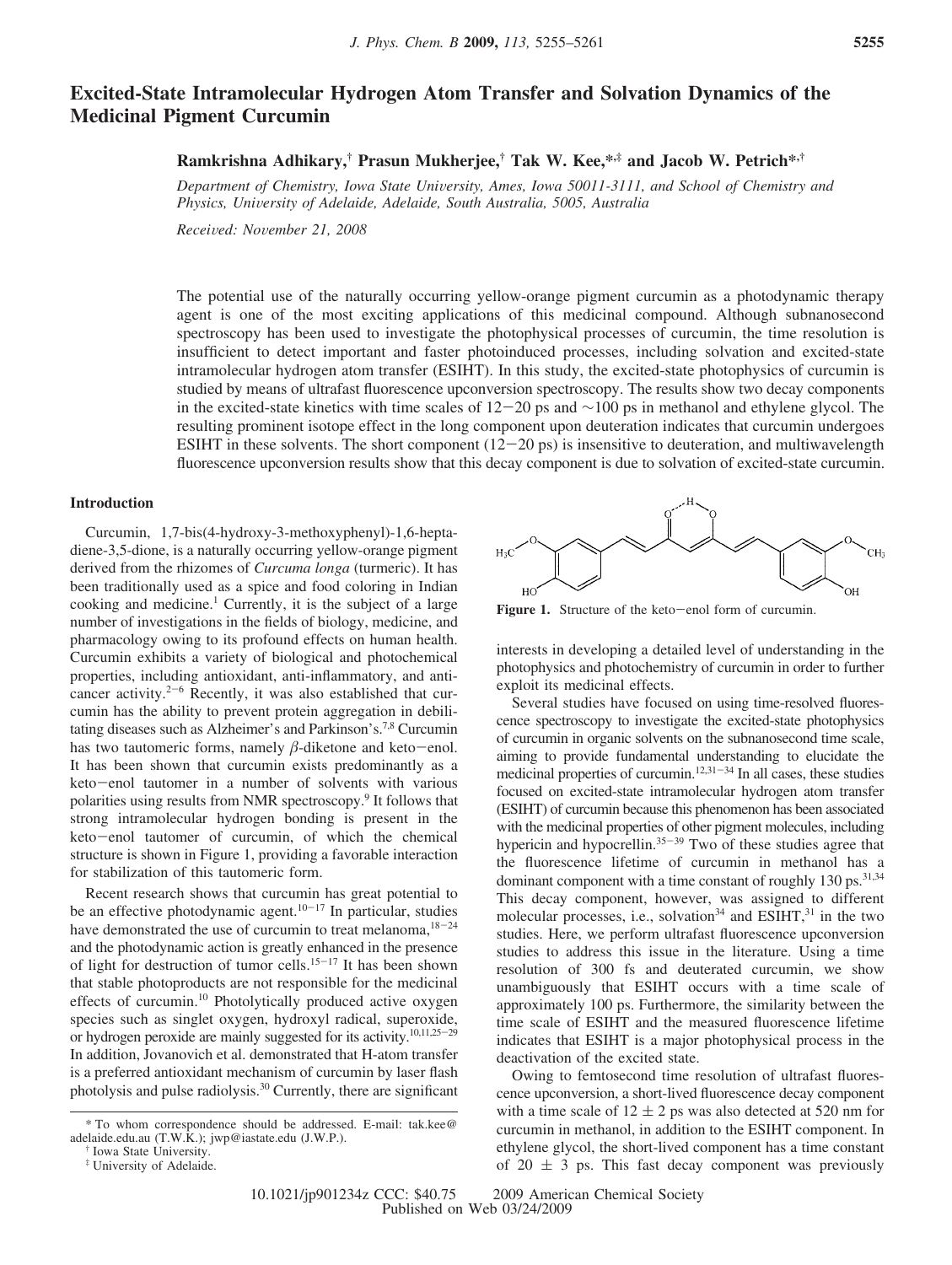unobserved because of the insufficient time resolution used. Solvation is expected to be present in the relaxation dynamics due to the substantial change in dipole moment reported for curcumin.<sup>31</sup> In the present work, using results from multiwavelength fluorescence upconversion measurements, we definitively assign this decay component to solvation dynamics. The solvation correlation function  $C(t)$ , which provides a quantitative measure of the time scale of solvation dynamics, has a fast component which is shorter than the instrument response function of 300 fs, and a slow component of  $12 \pm 2$  ps in methanol and 30  $\pm$  5 ps in ethylene glycol. These results strongly support the assignment of the  $12-20$  ps component observed in the fluorescence upconversion results to solvation.

#### **Experimental Section**

**Materials.** Curcumin (purity ∼70% HPLC) was purchased from Sigma Aldrich and used without further purification. Highpurity curcumin ( $\geq$ 98.5%) was obtained from Alexis Biochemicals. This highly purified product is virtually free of the other two closely related curcuminoids (∼30%) which are also found in turmeric, namely demethoxy- and bisdemethoxycurcumin. While the experiments performed in this work involved using curcumin from the first source, fluorescence upconversion and time-correlated single photon counting measurements were repeated using high-purity curcumin to ensure the roles of demethoxy- and bisdemethoxycurcumin are negligible. Methanol, ethylene glycol, and chloroform were obtained from Fisher Scientific and used without further purification. In addition, chloroform was also dried over type 4A molecular sieves prior to use. Methanol-*d*<sup>4</sup> (purity 99.8%) and ethylene glycol-*O*,*O*-*d*<sup>2</sup> (purity 98%) were purchased from Cambridge Isotope Laboratories, Inc. and used without further purification. For the experiments on curcumin in deuterated solvents, curcumin was allowed to equilibrate in these solvents for 48 h to ensure complete exchange of the enolic hydrogen with deuterium.

**Steady-State Measurements.** Steady-state absorption spectra were obtained on Hewlett-Packard 8453 UV-visible spectrophotometer with 1 nm resolution. Steady-state fluorescence spectra were obtained on a Spex Fluoromax-4 with a 3 nm bandpass and corrected for lamp spectral intensity and detector response. All the samples were excited at 407 nm for steadystate fluorescence measurement. For both fluorescence and absorption measurements, a 5 mm path length quartz cuvette was used. All experiments were done at room temperature.

**Time-Resolved Measurements.** The apparatus for fluorescence upconversion is described in detail elsewhere.<sup>40</sup> Briefly it is based on a home-built mode-locked Ti:sapphire oscillator producing femtosecond pulses at a fundamental wavelength of 814 nm with a repetition rate of 82 MHz. Frequency-doubled pulses (407 nm) were used to excite the sample, and the residual of the fundamental was used as the gate pulse to upconvert the fluorescence signal. First, the fluorescence signal was collected using a  $10\times$  objective lens. Then, the gate pulse and fluorescence signal were focused onto a 0.4 mm type-I BBO crystal to generate the sum frequency light, which was detected by a photomultiplier tube mounted on a monochromator. The full width at half-maximum (fwhm) of the instrument response function is 300 fs, obtained by the cross-correlation function of the frequency doubled and the fundamental light. A rotating sample cell was used and all experiments were performed at room temperature.

Solvation dynamics are analyzed and quantified by means of the solvation correlation function, *C*(*t*)

$$
C(t) = \frac{\nu(t) - \nu(\infty)}{\nu(0) - \nu(\infty)}
$$
 (1)

where  $\nu(0)$ ,  $\nu(t)$ , and  $\nu(\infty)$  denote the peak frequency of the emission spectra at time zero, *t*, and infinity. The "zero time" emission spectrum has been approximated using the emission spectrum of curcumin in hexanes, according to the method of Fee and Maroncelli.<sup>41</sup> The  $\nu(\infty)$  is taken as the peak frequency of the steady-state fluorescence spectrum.  $v(t)$  is determined by taking the maxima from the log-normal fits as the time-resolved emission maximum which is constructed according to the procedure described by Maroncelli and Fleming<sup>42</sup> using steadystate emission spectrum and fitting parameters from wavelengthresolved decay traces. In most cases, however, the broad spectra result in uncertainty in the exact position of the emission maxima. Thus, using the signal-to-noise ratio and width of the spectrum (including "zero-time", steady-state, or time-resolved emission spectrum) as guides, we have determined the typical uncertainties as follows: time-resolved emission ( $\sim \pm 200 \text{ cm}^{-1}$ ), "zero-time"  $\sim$  steady state ( $\sim \pm 100 \text{ cm}^{-1}$ ). These uncertainties are used to compute error bars for the  $C(t)$ . The fractional solvation at 300 fs was calculated using  $f_{300fs} = 1 - C(t=300)$ fs).

Time-resolved fluorescence lifetime anisotropy data were collected using the time-correlated single photon counting (TCSPC) technique. Our apparatus has been described elsewhere.<sup>40</sup> Recent modifications in the experimental setup include the replacement of NIM-style electronics by the Becker and Hickl photon counting module Model SPC-630. With this modified system, the full width at half-maximum of the instrument-response function is ∼40-45 ps. The acquisition time window had a width of 3.33 ns with 1024 channels, corresponding to 3.25 ps per channel. All experiments were performed using 407 nm excitation obtained by frequency doubling of 814 nm fundamental light. For anisotropy measurements, 65 530 counts were collected at the peak channel for parallel polarization. A normalization factor was then applied to the TCPSC trace such that the maximum count was 10 000 due to requirement of the analysis software. A cuvette of 1 cm path length was used for the time-resolved anisotropy measurement. The anisotropy measurement involved collecting two fluorescence signals with polarizations parallel  $(I_{\parallel})$  and perpendicular  $(I_1)$  to the excitation polarization in order to determine the anisotropy decay  $r(t)$ , as follows:

$$
r(t) = \frac{I_{\parallel}(t) - I_{\perp}(t)}{I_{\parallel}(t) + 2I_{\perp}(t)}
$$
(2)

The anisotropy data were obtained from simultaneous fitting of parallel and perpendicular decays.<sup>43</sup> The decay of the anisotropy reflects the time scale of orientational relaxation.

#### **Results and Discussion**

**UV**-**Vis Absorption and Fluorescence Spectra of Curcumin.** Figure 2 illustrates the absorption and fluorescence spectra of curcumin in methanol, ethylene glycol, the corresponding deuterated solvents, and chloroform. The spectra obtained in methanol and chloroform were found to be in agreement with the previous results with respect to the spectral shape and peak position.<sup>33</sup> While the UV-vis absorption spectra are relatively insensitive to the solvent used, the fluorescence spectra exhibit a strong solvent effect. The strong dependence of the Stokes shift on solvent polarity indicates that the excited-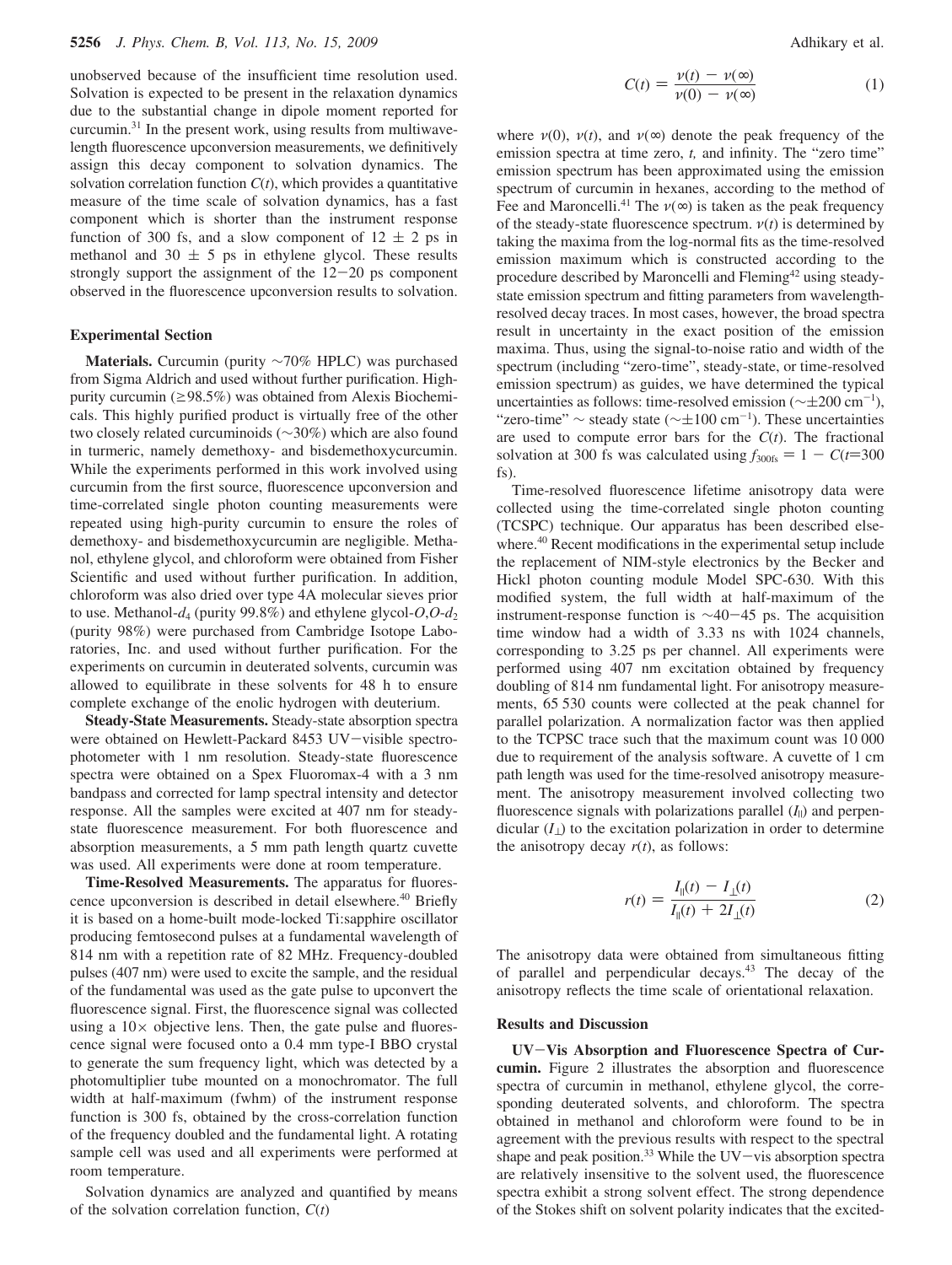

Figure 2. Normalized absorption and fluorescence spectra of curcumin in (a) methanol (MeOH), deuterated methanol (MeOH-*d*4), (b) ethylene glycol (EG), deuterated ethylene glycol (EG-*d*2), and (c) chloroform  $(CHCl<sub>3</sub>)$ .

state dipole moment of curcumin is considerably larger than that of its ground state. This property also implies that solvation dynamics play an important role in the excited-state relaxation of curcumin, as will be discussed further.

**Fluorescence Upconversion and Excited-State Intramolecular Hydrogen Atom Transfer of Curcumin.** The excitation and probe wavelengths in the fluorescence upconversion experiments are 407 and 520 nm, respectively, as shown in Figure 2. While having the excitation wavelength at 407 nm efficiently promotes curcumin from the ground state to the excited state, monitoring the time-resolved fluorescence at 520 nm, which is on the blue side of the fluorescence spectrum, provides the good signal-to-noise ratio and sensitivity to record early time events in the excited-state relaxation process.

Figure 3a shows the fluorescence upconversion signals of curcumin in methanol and deuterated methanol as a function of time. The time-resolved fluorescence signal of curcumin in methanol (red) was fitted with a biexponential function with time constants of  $12 \pm 2$  and  $70 \pm 10$  ps with nearly equal amplitudes; see Table 1. In order to demonstrate the effect of deuteration, fluorescence upconversion of curcumin in deuterated methanol was investigated. In deuterated methanol (blue), while the first decay component remains identical within experimental error, a prominent isotope effect is observed in the second component. The decay time constant of this component is increased to  $120 \pm 20$  ps upon deuteration. Fluorescence upconversion experiments were also performed with pure  $(\geq 98.5\%)$  curcumin in methanol and the same fast and slow components were obtained as mentioned above.

The appearance of this prominent isotope effect of 1.7 requires equilibration of curcumin in deuterated methanol for a period of approximately 48 h. Exchange of the enolic hydrogen of curcumin with the deuterium of methanol-*d*<sup>4</sup> is expected to occur on this time scale, which is consistent with deuteration of a similar system.<sup>44</sup> In contrast, the inset of Figure 3a shows the fluorescence upconversion results of curcumin in methanol and deuterated methanol with an equilibration time of only 15 min. The two traces are identical within experimental error, clearly showing the absence of an isotope effect at early



Figure 3. Fluorescence upconversion decays of curcumin in (a) methanol (MeOH), (b) ethylene glycol (EG), and (c) chloroform (CHCl3); corresponding decays in the deuterated analogues in (a) and (b) show a prominent isotope effect. The inset in (a) shows the virtually identical traces prior to the H/D exchange (equilibration time of ∼15 min), which indicates that the isotope effect observed after equilibration (48 h) is independent of solvent effects. While the decays in (a) and (b) exhibit biexponential nature, the trace in (c) is single exponential. All samples were excited at 407 nm and fluorescence was collected at 520 nm.

**TABLE 1: Fluorescence Upconversion Decay Parameters for Curcumin in Different Solvent Systems***<sup>a</sup>*

| solvent                            | $a_1^b$ | $\tau_1$ (ps) | $\tau_2$ (ps) |
|------------------------------------|---------|---------------|---------------|
| methanol                           | 0.45    | 12            | 70            |
| methanol- $d_4$                    | 0.45    | 12            | 120           |
| ethylene glycol                    | 0.45    | 20            | 105           |
| ethylene glycol- $O$ , $O$ - $d_2$ | 0.45    | 20            | 220           |
| chloroform <sup>c</sup>            | 1.0     | 130           |               |

 $\alpha$  The fluorescence upconversion traces,  $f(t)$ , were fitted with the multiexponential function  $f(t) = a_1 \exp(-t/\tau_1) + a_2 \exp(-t/\tau_2)$ . The  $a_1$ ,  $a_2$ , and  $\tau_1$  were kept constant during the fitting process. All parameters have a relative error of  $\pm 15\%$ . *b*  $a_1 + a_2 = 1$ . *<sup>c</sup>* Chloroform was dried over molecular sieves prior to use. Water content was assessed with a coulometric Karl Fischer titration (Mettler Toledo DL 39). % wt  $H_2O = 0.002$ .

equilibration time. The results shown in Figure 3a and the inset yield the following important insights. First, the observed isotope effect correlates with the enolic H/D exchange of curcumin, supporting the excited-state hydrogen atom transfer character of the kinetics. Second, the lack of isotope effect at early equilibration time indicates that the hydrogen atom transfer process is intramolecular in nature, as opposed to a consequence of intermolecular hydrogen bonding with the surrounding solvent molecules. Additionally, this result also indicates that the observed isotope effect is unrelated to the suppression of radiationless deactivation of excited-state curcumin in deuterated methanol. Therefore, these results clearly indicate that ESIHT, which occurs with a time constant of 70 ps in methanol, is a major pathway of nonradiative decay in curcumin.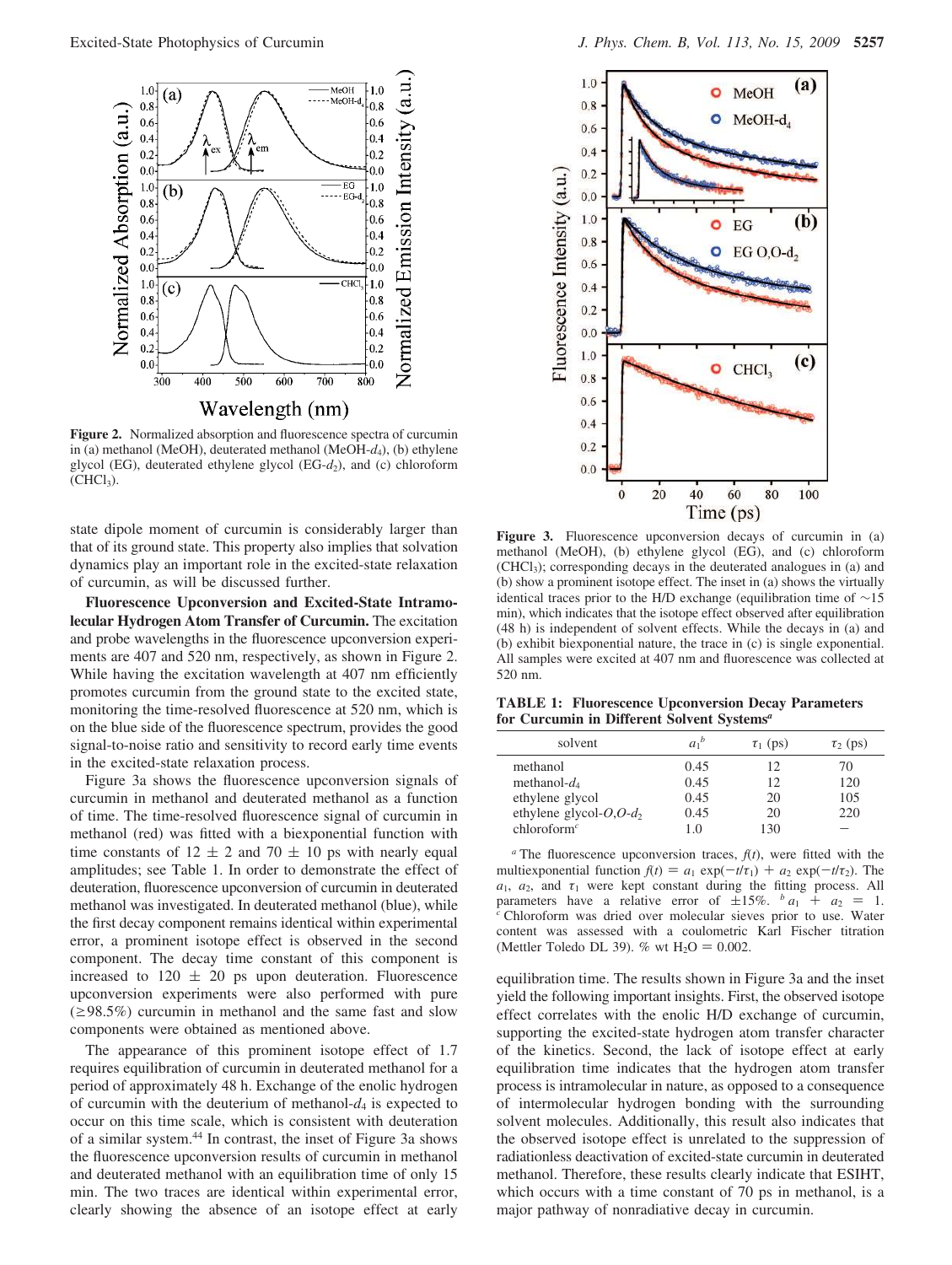

**Figure 4.** Representative normalized wavelength resolved fluorescence upconversion traces of curcumin in methanol (MeOH) and ethylene glycol (EG). Time-resolved emission spectra were constructed by collecting upconversion traces over a range from 500 to 600 nm at intervals of 10 nm. The time-resolved traces at the red end (600 nm) show a growing component, which is the signature of solvation dynamics.

The effect of solvent on the fluorescence upconversion signal is shown in Figure 3b. In ethylene glycol (red), the time-resolved fluorescence signal also exhibits a biexponential decay, similar to methanol. However, the time scales of the decays are longer; the time constants of the decays are  $20 \pm 3$  and  $105 \pm 15$  ps, with nearly equal amplitudes. Deuteration of ethylene glycol produces a similar isotope effect, i.e., the time constant of the short-lived decay component remains unchanged but that of the long-lived component is increased by a factor of 2.1; see Table 1. The presence of this notable effect further supports our assignment of the long-lived decay component to ESIHT. The ESIHT time constants of curcumin reported in this study are comparable to those of 7-azaindole in methanol.<sup>45</sup>

The ESIHT for curcumin in methanol and ethylene glycol occurs, within experimental error, on the same time scale (70  $\pm$  10 and 105  $\pm$  15 ps, respectively; see Table 1). While the solvent viscosity differs by a factor of ∼30 between methanol and ethylene glycol (0.59 and 16.1 cP, respectively, at 20 °C), the lack of dependence of the ESIHT time scale on viscosity indicates that ESIHT occurs through small amplitude molecular motions, which do not heavily involve the surrounding solvent molecules. In this regard, ESIHT in curcumin is similar to that in hypericin, for which the rate of ESIHT is uncorrelated to solvent viscosity.<sup>38,39</sup> In another related species, 2-hydroxyacetophenone, it was determined that small-amplitude molecular vibrations are responsible for the initial events in ESIHT and the O-H vibration is unaffected in this process.<sup>46</sup> Therefore, our results indicate that ESIHT in curcumin is similar to that of the systems in which ESIHT has a weak dependence on solvent viscosity.

Chloroform is a polar aprotic solvent with which curcumin is not involved in intermolecular H-bonding. Care was taken to exclude water in chloroform because it has been reported that water quenches the fluorescence by forming a nonfluorescent stable complex with excited-state curcumin.<sup>47</sup> In addition, the presence of a hydrogen-bonding impurity might complicate the excited-state dynamics.<sup>48</sup> The fluorescence upconversion decay trace of curcumin in chloroform is shown in Figure 3c. The decay trace is best fitted with a single-exponential decay function with a time constant of  $130 \pm 20$  ps. This decay component is assigned to ESIHT for the following reasons. First, the decay trace is unrelated to solvation dynamics of curcumin in chloroform since solvation in chloroform occurs with time constants of 0.285 and 4.15 ps, as determined by Horng et al.<sup>49</sup> Consequently, because intermolecular hydrogen bonding with the solvent is impossible between curcumin and chloroform, the observed kinetics are attributed to an intramolecular interaction, which we assign to an intramolecular process, namely ESIHT. While the ESIHT time of a related molecule, 3-hydroxyflavone, is 240 fs in methylcyclohexane,<sup>48</sup> the absence of such a short component in Figure 3c indicates that ESIHT in curcumin does not occur as rapidly as in 3-hydroxyflavone. In fact, the 130 ps ESIHT time constant of curcumin in chloroform shows good agreement with those of curcumin in methanol and ethylene glycol.

**Early Time Solvation Dynamics.** In addition to ESIHT, the fluorescence upconversion results also reveal that there is a short-lived component with a time scale of 12 ps in methanol, which is likely to be undetectable in TCSPC because of insufficient time resolution. Solvation, in addition to ESIHT, is expected to play a role in the excited-state relaxation dynamics due to the significant dipole moment change reported for curcumin:  $\Delta \mu = 6.1$  D.<sup>31</sup> Such a  $\Delta \mu$  is comparable to that of Coumarin 153 ( $\Delta \mu \approx 8$  D),<sup>42,49</sup> which is a standard probe molecule for solvation dynamics. Additionally the fluorescence spectra exhibit a Stokes shift that is largely dependent on solvent polarity, implying that solvation may play a major role in the relaxation of the excited state in addition to ESIHT.

To demonstrate the presence of solvation, we performed fluorescence upconversion experiments on curcumin at up to 11 wavelengths spanning the range of 500-600 nm in methanol and ethylene glycol. Representative decay traces are shown in Figure 4. For curcumin in methanol, all the transients are well fitted to a biexponential function with a fixed long decay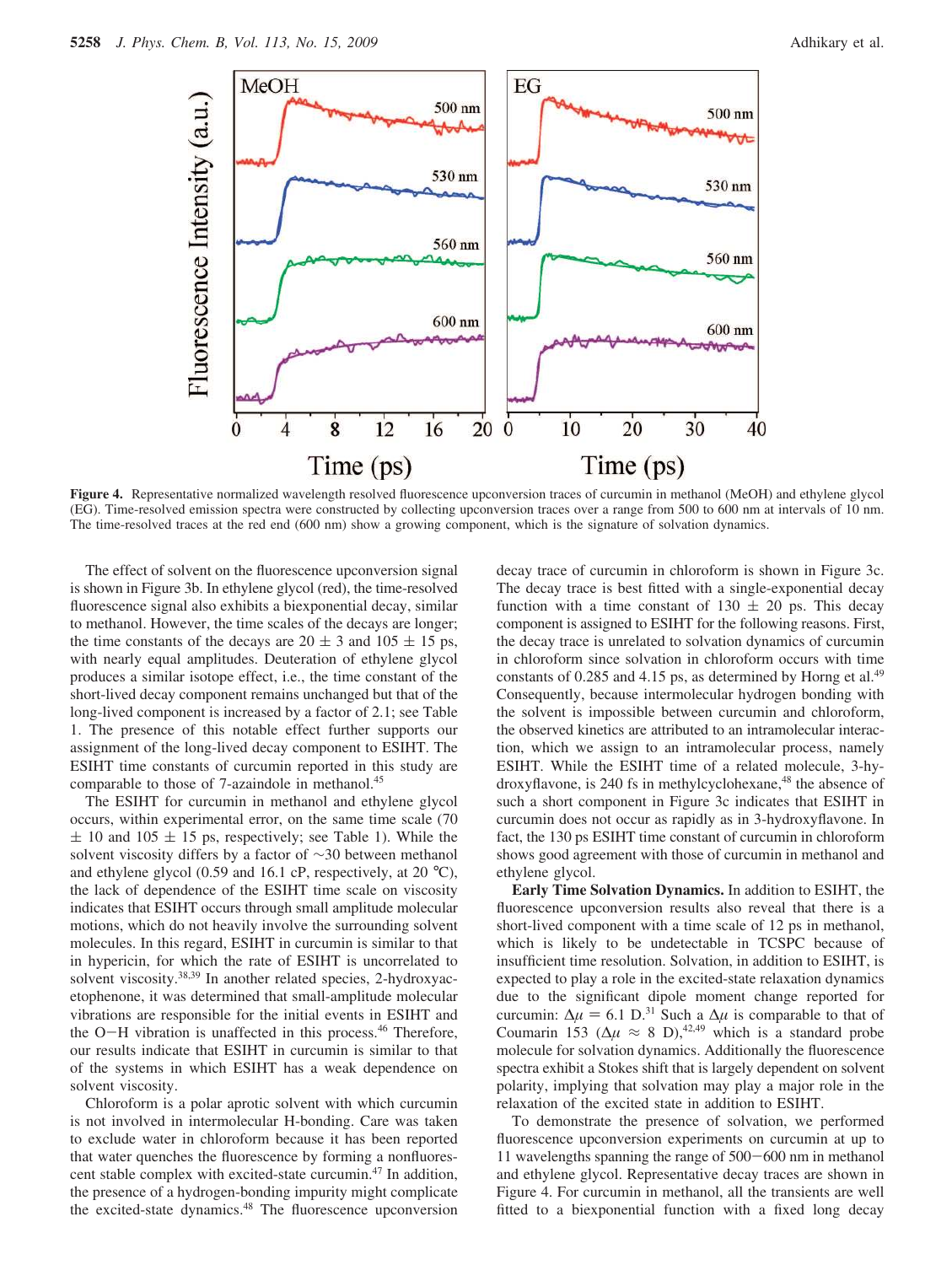

**Figure 5.** Normalized time-resolved emission spectra of curcumin in methanol (MeOH) and ethylene glycol (EG). Steady-state (ss) and "zero-time"  $(t = 0 \text{ ps})$  spectra are included. Almost 70% of the solvation is complete in both systems within the time resolution of our instrument (300 fs).

component of 140 ps (fluorescence lifetime). In methanol, at the blue end of the emission spectrum (500 nm), the result shows a fast decay component of 10 ps (56%). At 530 nm, the time constant of the fast portion becomes 17 ps (41%). At 560 nm, a rising component is observed with a rise time of 1.6 ps. The time constant of this rising component becomes 6.9 ps at 600 nm. The wavelength-dependent behavior of the fast component is the signature of solvation dynamics. As shown in Figure 4, a similar behavior is also observed for curcumin in ethylene glycol, where the long decay component was also fixed at its lifetime of 210 ps. These results clearly indicate the major role of solvation in the relaxation of the excited state.

In Figure 5a, the emission spectra of curcumin in methanol at 0, 0.3, 20.3 ps and steady state ( $t \rightarrow \infty$ ) are shown. For curcumin in ethylene glycol, the trend of emission spectral shift is similar to methanol but it occurs at a slower rate. For instance, it takes the emission spectrum approximately 40 ps to almost fully recover to the steady-state spectrum, as shown in Figure 5b.

The solvation correlation function, *C*(*t*), of methanol and ethylene glycol are presented in Figure 6, and the solvation parameters are shown in Table 2. In particular, the  $f_{300fs}$  values show that more than 70% of solvation is completed in both the solvents within the time resolution (300 fs) of the instrument. The *C*(*t*) shows an initial fast response (50 fs, fixed) followed by a slow response. As shown by previous studies on similar systems, this fast response is attributed to ultrafast librational motion of the solvents. $49-51$  The time constants of the other component are  $12 \pm 2$  and  $30 \pm 5$  ps in methanol and ethylene glycol, respectively. These time scales are highly consistent to the fast component in the fluorescence upconversion results at 520 nm of curcumin in these solvents; see Figure 3 and Table 1. Based on the results from the studies on solvation dynamics, the short-lived component in the fluorescence upconversion results for curcumin in methanol and ethylene glycol at 520 nm has been assigned to solvation. In addition, the average



**Figure 6.** Solvation correlation function, *C*(*t*), of curcumin in methanol and ethylene glycol obtained from fluorescence upconversion experiments. Solvation correlation function is fitted with biexponentials decay function. Both the solvents showed the same initial fast component of 50 fs but a different slow component of 12 ps (methanol) and 30 ps (ethylene glycol).

**TABLE 2: Solvation Correlation Function Decay Parameters for Curcumin in Different Solvent Systems**

| solvent                                                     | $f_{300fs}^a$ | a <sub>1</sub>                                    | $\tau_1$ (ps) <sup>b</sup> $\tau_2$ (ps) $\langle \tau \rangle$ (ps) |            |
|-------------------------------------------------------------|---------------|---------------------------------------------------|----------------------------------------------------------------------|------------|
| methanol<br>ethylene glycol $0.75 \pm 0.05$ $0.73 \pm 0.02$ |               | $0.75 \pm 0.04$ $0.71 \pm 0.02$ $0.05$ $12 \pm 2$ | $0.05 \quad 30 \pm 5$                                                | 3.5<br>8.2 |

*a f*300fs: fractional solvation at 300 fs. *<sup>b</sup>* The faster component was fixed at 0.05 ps during fitting.

**TABLE 3: Time-Resolved Fluorescence Anisotropy Data of Curcumin in Different Systems**

| system             | ro              | $\tau^{\text{(r)}}$ (ps) | $\tau_{\text{calc}}^{\text{(r)}}$ (ps) |
|--------------------|-----------------|--------------------------|----------------------------------------|
| curcumin/MeO $H^a$ | $0.37 \pm 0.01$ | $200 \pm 20$             | 375                                    |
| curcumin/ $EG^a$   | $0.36 \pm 0.02$ | $5080 \pm 1100$          | 10200                                  |

*<sup>a</sup>* The errors are based on the average of three measurements. Fluorescence anisotropy decays are fitted to the form:  $r(t) = r_0 \exp(-t)$  $[-t/\tau^{(r)}]$ . In all cases  $\chi^2 \le 1.3$ .

solvation times in methanol and ethylene glycol are 3.5 and 8.2 ps, respectively, which are in excellent agreement with previous studies using Coumarin 153 as the probe molecule.<sup>49</sup>

**Fluorescence Anisotropy of Curcumin.** The effects of solvation and ESIHT on the rotational motion of curcumin are examined with fluorescence anisotropy studies. To gain insight into the sensitivity of orientation of curcumin to the environment, anisotropy experiments were carried out in methanol and ethylene glycol, and the results are shown in Figure 7. The anisotropy parameters are shown in Table 3; the anisotropy decays are single exponential, which are well described with the equation  $r(t) = r_0 \exp[-t/\tau^{(r)}]$ , where  $r_0$  and  $\tau^{(r)}$  are the initial anisotropy value and molecular rotational time, respectively. The anisotropy results reveal that  $r_0$  has values of 0.37 and 0.36 in methanol and ethylene glycol, respectively, very close to the theoretical limit of 0.4.

The anisotropy results also reveal that  $\tau^{(r)}$  of curcumin is 200 ps in methanol and 5080 ps in ethylene glycol. The difference between the  $\tau^{(r)}$  of methanol and ethylene glycol can be understood by taking into account the Debye-Stokes-Einstein relation, which states that  $\tau_{\text{DSE}}^{(r)} = V\eta/k_{\text{B}}T$ . Using  $\eta_{\text{methanol}} = 0.59$ cP,  $\eta_{\text{ethylene glycol}} = 16.1 \text{ cP}$  (with  $T = 20 \text{ °C}$ ), and the estimated hydrodynamic radius of curcumin of 8.5  $\AA$ ,<sup>52</sup>  $\tau_{\text{DSE}}^{(r)}$  of methanol and ethylene glycol are estimated to be 375 and 10 200 ps, respectively. Although the Debye-Stokes-Einstein relation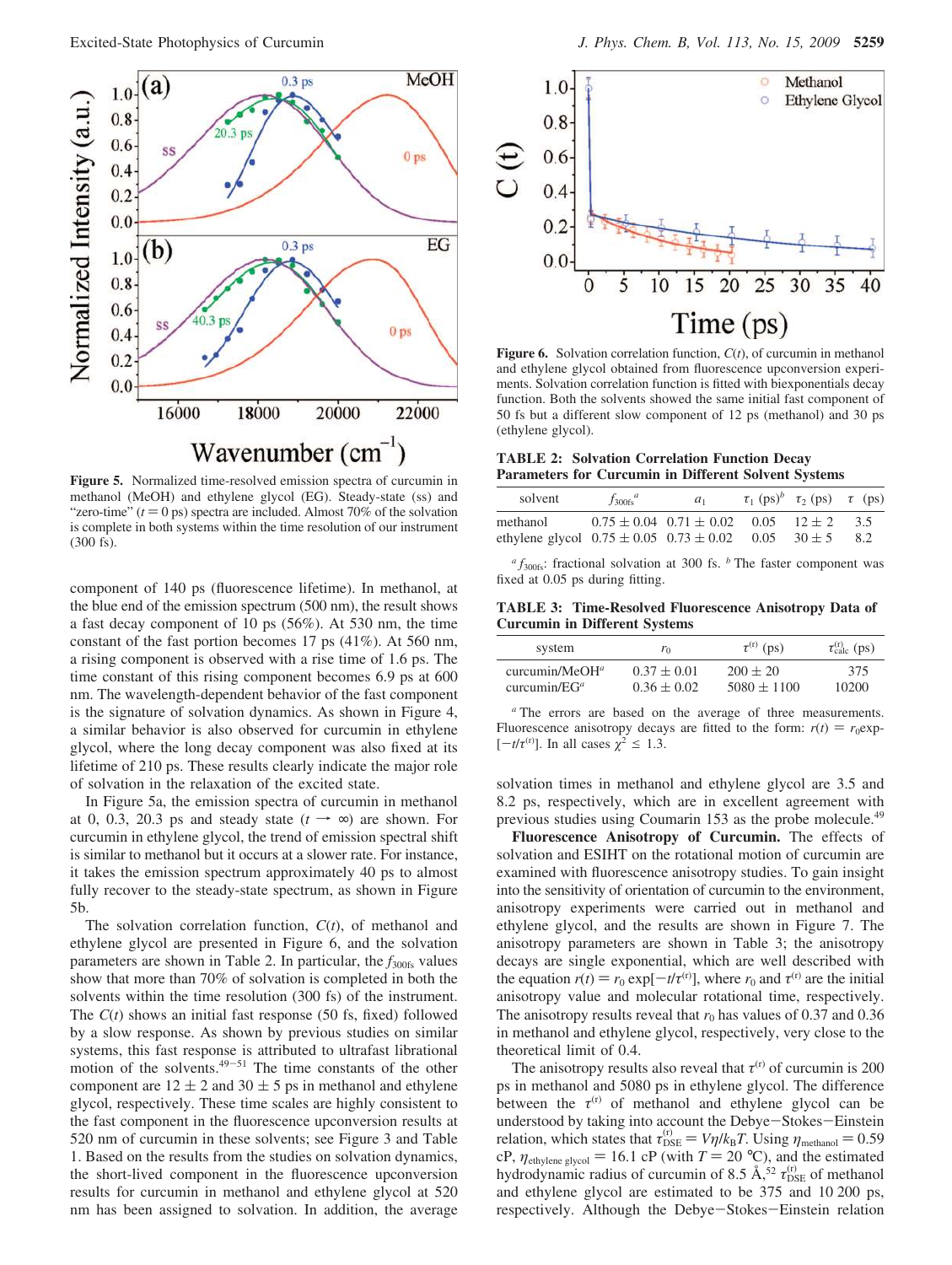

**Figure 7.** Polarized fluorescence traces and residuals of fits for curcumin in methanol (MeOH) and ethylene glycol (EG). Fitting parameters are given in Table 3. The upper trace represents that emission is collected parallel  $(I_{\parallel})$  and the lower trace is collected perpendicular ( $I_{\perp}$ ) to the excitation polarization.  $\lambda_{\text{ex}} = 407$  nm,  $\lambda_{\text{em}} \ge$ 500 nm.

overestimates  $\tau^{(r)}$  of curcumin for both methanol and ethylene glycol, the ratio between the predicted  $\tau^{(r)}$  agrees very well with the experimental results, indicating, as expected, that viscosity is the determining factor for the molecular rotational time of curcumin.

The comparison between the time scales of molecular rotation and other processes including solvation and ESIHT can provide important insight into the coupling between molecular processes. In the case of curcumin in methanol, we have established that solvation and ESIHT occur on the time scales of 12 and 70 ps, respectively. Relative to the time scale of molecular rotation of 200 ps, the results indicate that the coupling between rotation and either of solvation and ESIHT is weak. Furthermore, the coupling is negligible for curcumin in ethylene glycol. This phenomenon is clearly demonstrated by comparing the molecular rotation time of 5080 ps to the time scales of solvation of 30 ps and ESIHT of 105 ps.

### **Conclusion**

In summary, we have demonstrated with fluorescence upconversion that curcumin undergoes excited-state intramolecular hydrogen atom transfer (ESIHT) and it plays a major role in the photophysics of curcumin. Photoexcitation of curcumin produces a fluorescence signal which decays with a biexponential fashion on the order of  $12-20$  and  $70-105$  ps. The longlived signal, which exhibits a prominent isotope effect in deuterated solvents, is attributed to ESIHT. Additionally, the results show that ESIHT is insensitive to solvent viscosity, implying that only small-amplitude motions are coupled to ESIHT of curcumin. We have also presented results from the studies on multiwavelength fluorescence upconversion of curcumin. The results show that only decay components are present in the fluorescence upconversion signals on the blue side of the emission spectrum. A rising component, however, appears on the red side of the emission spectrum, clearly indicating the presence of solvation in the relaxation dynamics. We have shown that curcumin exhibits a long solvation component of  $∼12$  ps in methanol and  $∼30$  ps in ethylene glycol. Results from fluorescence anisotropy studies show that curcumin in methanol and ethylene glycol have  $\tau^{(r)}$  of 200 and 5080 ps, respectively. By comparing the time scales of solvation and ESIHT with  $\tau^{(r)}$ , we conclude that the coupling between molecular rotation to other molecular processes is weak for curcumin in methanol. Additionally, in the case of curcumin in ethylene glycol, the coupling is essentially negligible.

**Acknowledgment.** T.W.K. acknowledges a research grant from the Australian Research Council and National Health and Medical Research Council Network "Fluorescence Applications in Biotechnology and Life Sciences."

**Supporting Information Available:** Supplementary UV-vis and TCSPC results. This material is available free of charge via the Internet at http://pubs.acs.org.

#### **References and Notes**

(1) Goel, A.; Kunnumakkara, A. B.; Aggarwal, B. B. *Biochem. Pharmacol.* **2008**, *75*, 787.

(2) Ruby, A. J.; Kuttan, G.; Babu, K. D.; Rajasekharan, K. N.; Kuttan, R. *Cancer Lett.* **1995**, *94*, 79.

(3) Lantz, R. C.; Chen, G. J.; Solyom, A. M.; Jolad, S. D.; Timmermann, B. N. *Phytomedicine* **2005**, *12*, 445.

(4) Aggarwal, B. B.; Kumar, A.; Bharti, A. C. *Anticancer Res.* **2003**, *23*, 363.

(5) Shi, M.; Cai, Q.; Yao, L.; Mao, Y.; Ming, Y.; Ouyang, G. *Cell Biol. Int.* **2006**, *30*, 221.

(6) Surh, Y.-J. *Food Chem. Toxicol.* **2002**, *40*, 1091.

(7) Yang, F.; Lim, G. P.; Begum, A. N.; Ubeda, O. J.; Simmons, M. R.; Ambegaokar, S. S.; Chen, P. P.; Kayed, R.; Glabe, C. G.; Frautschy, S. A.; Cole, G. M. *J. Biol. Chem.* **2005**, *280*, 5892.

(8) Masuda, M.; Suzuki, N.; Taniguchi, S.; Oikawa, T.; Nonaka, T.; Iwatsubo, T.; Hisanaga, S.-i.; Goedert, M.; Hasegawa, M. *Biochemistry* **2006**, *45*, 6085.

(9) Payton, F.; Sandusky, P.; Alworth, W. L. *J. Nat. Prod.* **2007**, *70*, 143. (10) Tonnesen, H. H.; De Vries, H.; Karlsen, J.; Beijersbergen van Henegouwen, G. *J. Pharm. Sci.* **1987**, *76*, 371.

(11) Dahl, T. A.; McGowan, W. M.; Shand, M. A.; Srinivasan, V. S. *Arch. Microbiol.* **1989**, *151*, 183.

(12) Gorman, A. A.; Hamblett, I.; Srinivasan, V. S.; Wood, P. D. *Photochem. Photobiol.* **1994**, *59*, 389.

(13) Chignell, C. F.; Bilski, P.; Reszka, K. J.; Motten, A. G.; Sik, R. H.; Dahl, T. A. *Photochem. Photobiol.* **1994**, *59*, 295.

(14) Dahl, T. A.; Bilski, P.; Reszka, K. J.; Chignell, C. F. *Photochem. Photobiol.* **1994**, *59*, 290.

(15) Chan, W.-H.; Wu, H.-J. *J. Cell. Biochem.* **2004**, *92*, 200.

(16) Koon, H.; Leung, A. W. N.; Yue, K. K. M.; Mak, N. K. *J. En*V*iron. Pathol. Toxicol. Oncol.* **2006**, *25*, 205.

(17) Park, K.; Lee, J.-H. *Oncol. Rep.* **2007**, *17*, 537.

- (18) Menon, L. G.; Kuttan, R.; Kuttan, G. *Cancer Lett.* **1995**, *95*, 221.
- (19) Iersel, M. L.; Ploemen, J.-P.; Struik, I.; Amersfoort, C. v.; Keyzer,

A. E.; Schefferlie, J. G.; Bladeren, P. J. v. *Chem. Biol. Interact.* **1996**, *102*, 117.

(20) Odot, J.; Albert, P.; Carlier, A.; Tarpin, M.; Devy, J.; Madoulet, C. *Int. J. Cancer* **2004**, *111*, 381.

(21) Zheng, M.; Ekmekcioglu, S.; Walch, E. T.; Tang, C.-H.; Grimm, E. A. *Melanoma Res.* **2004**, *14*, 165.

(22) Siwak, D. R.; Shishodia, S.; Aggarwal, B. B.; Kurzrock, R. *Cancer* **2005**, *104*, 879.

(23) Lao, C. D.; Demierre, M.-F.; Sondak, V. K. *Expert Re*V*. Anticancer Ther.* **2006**, *6*, 1559.

(24) Marin, Y. E.; Wall, B. A.; Wang, S.; Namkoong, J.; Martino, J. J.;

Suh, J.; Lee, H. J.; Rabson, A. B.; Yang, C. S.; Chen, S.; Ryu, J.-H. *Melanoma Res.* **2007**, *17*, 274.

(25) Sharma, O. P. *Biochem. Pharmacol.* **1976**, *25*, 1811.

(26) Priyadarsini, K. I. *Free Radical Biol. Med.* **1997**, *23*, 838.

(27) Khopde, S. M.; Priyadarsini, K. I.; Venkatesan, P.; Rao, M. N. A. *Biophys. Chem.* **1999**, *80*, 85.

(28) Kunchandy, E.; Rao, M. N. A. *Int. J. Pharm.* **1989**, *57*, 173.

(29) Kunchandy, E.; Rao, M. N. A. *Int. J. Pharm.* **1990**, *58*, 237.

(30) Jovanovic, S. V.; Steenken, S.; Boone, C. W.; Simic, M. G. *J. Am. Chem. Soc.* **1999**, *121*, 9677.

(31) Khopde, S. M.; Priyadarsini, K. I.; Palit, D. K.; Mukherjee, T. *Photochem. Photobiol.* **2000**, *72*, 625.